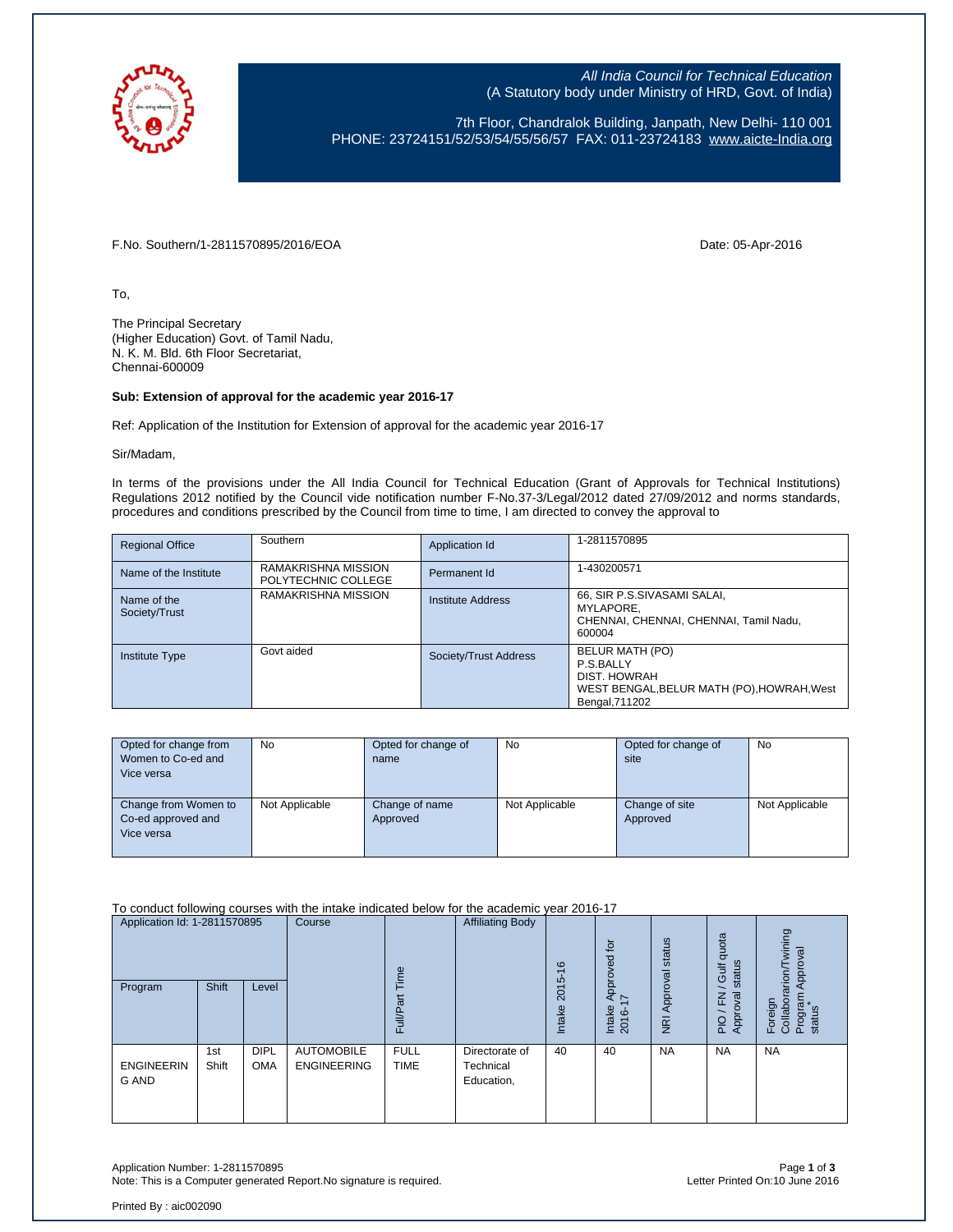

## All India Council for Technical Education (A Statutory body under Ministry of HRD, Govt. of India)

## 7th Floor, Chandralok Building, Janpath, New Delhi- 110 001 PHONE: 23724151/52/53/54/55/56/57 FAX: 011-23724183 [www.aicte-India.org](http://www.aicte-india.org/)

| <b>TECHNOLO</b><br>GY                               |              |                           |                                         |                            | Chennai                                              |    |    |           |           |           |
|-----------------------------------------------------|--------------|---------------------------|-----------------------------------------|----------------------------|------------------------------------------------------|----|----|-----------|-----------|-----------|
| <b>ENGINEERIN</b><br>G AND<br><b>TECHNOLO</b><br>GY | 1st<br>Shift | <b>DIPL</b><br><b>OMA</b> | <b>COMPUTER</b><br><b>ENGINEERING</b>   | <b>FULL</b><br><b>TIME</b> | Directorate of<br>Technical<br>Education,<br>Chennai | 40 | 40 | <b>NA</b> | <b>NA</b> | <b>NA</b> |
| <b>ENGINEERIN</b><br>G AND<br><b>TECHNOLO</b><br>GY | 1st<br>Shift | <b>DIPL</b><br><b>OMA</b> | <b>MECHANICAL</b><br><b>ENGINEERING</b> | <b>FULL</b><br><b>TIME</b> | Directorate of<br>Technical<br>Education,<br>Chennai | 40 | 40 | <b>NA</b> | <b>NA</b> | <b>NA</b> |

The above mentioned approval is subject to the condition that RAMAKRISHNA MISSION POLYTECHNIC COLLEGE shall follow and adhere to the Regulations, guidelines and directions issued by AICTE from time to time and the undertaking / affidavit given by the institution along with the application submitted by the institution on portal.

In case of any differences in content in this Computer generated Extension of Approval Letter, the content/information as approved by the Executive Council / General Council as available on the record of AICTE shall be final and binding.

Strict compliance of Anti-Ragging Regulation:- Approval is subject to strict compliance of provisions made in AICTE Regulation notified vide F. No. 37-3/Legal/AICTE/2009 dated July 1, 2009 for Prevention and Prohibition of Ragging in Technical Institutions. In case Institution fails to take adequate steps to Prevent Ragging or fails to act in accordance with AICTE Regulation or fails to punish perpetrators or incidents of Ragging, it will be liable to take any action as defined under clause 9(4) of the said Regulation.

## **Note: Validity of the course details may be verified at www.aicte-india.org**

 **Dr. Avinash S Pant Vice - Chairman, AICTE**

Copy to:

- **1. The Regional Officer,** All India Council for Technical Education Shastri Bhawan 26, Haddows Road Chennai - 600 006, Tamil Nadu
- **2. The Director Of Technical Education,** Tamil Nadu
- **3. The Registrar,** Directorate of Technical Education, Chennai
- **4. The Principal / Director,** RAMAKRISHNA MISSION POLYTECHNIC COLLEGE 66, SIR P.S.SIVASAMI SALAI, MYLAPORE, CHENNAI, CHENNAI,CHENNAI, Tamil Nadu,600004
- **5. The Secretary / Chairman,**